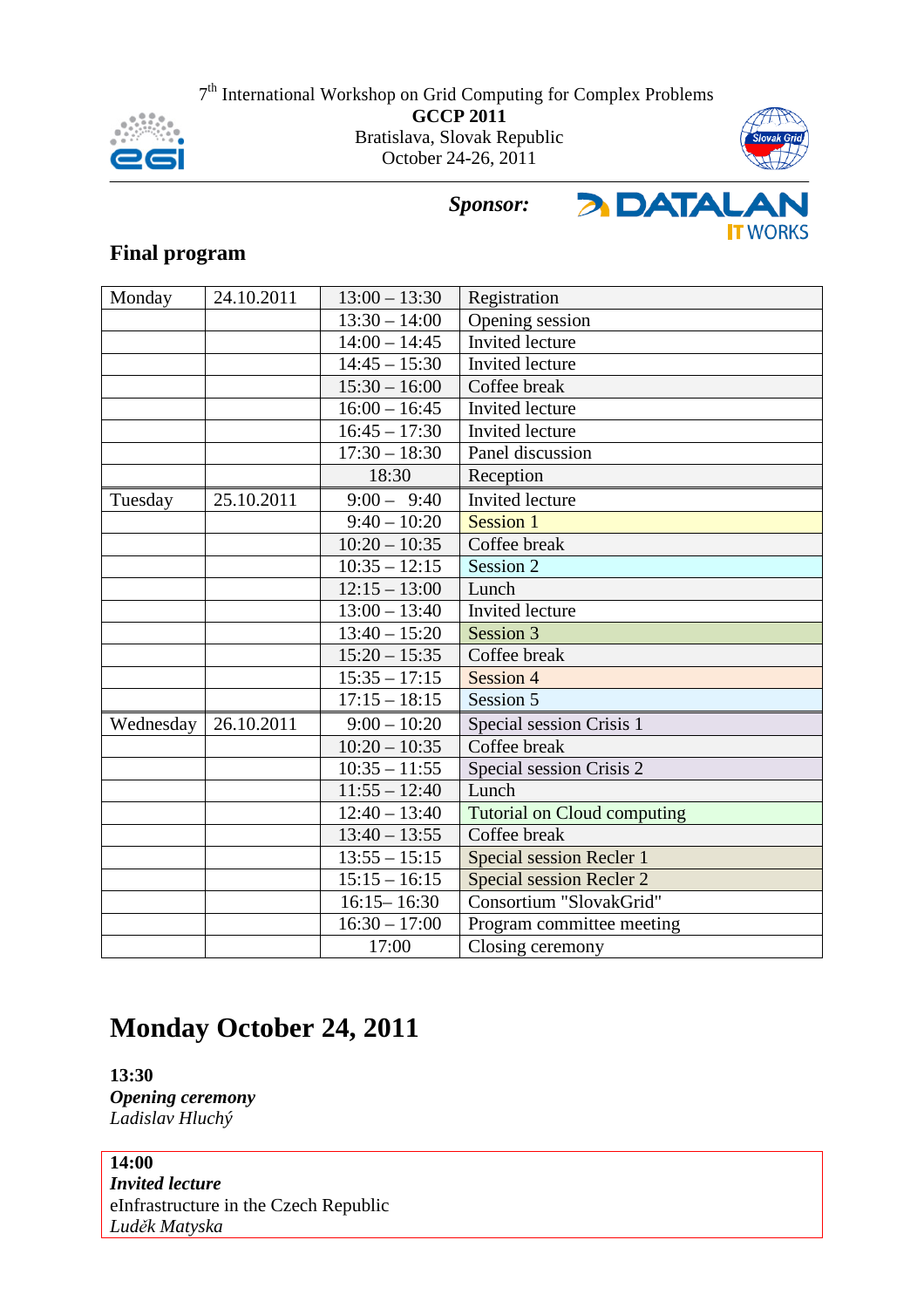**14:45**  *Invited lecture*  Activities and visions in the Italian grid infrastructure *Mirco Mazzucato*

### **16:00**

### *Invited lecture*

GPGPU Applications in Theoretical Chemistry *Stanislav Biskupič*

# **16:45**

### *Invited lecture*

An overview of the Finnish model for provisioning of services for scientific computing and its extending to pan-European e-infrastructures

*Per Öster*

# **17:30**

*Panel discussion*  Basic theme: *Infrastructure for HPC in Slovakia* Chair person: *Ladislav Hluchý* 

# **Tuesday October 25, 2011**

**9:00**  *Invited lecture*  Polish research infrastructure and its relation to e-Infrastructure *Norbert Meyer*

**9:40**  *Session 1 Bio-applications*

### **Chair person: Ladislav Hluchý**

Molecular modeling of structure, folding and interactions of biomolecules in the era of GPU computing *S. Hayryan, M.-C. Wu, C.-K. Hu, Z. Gažová and T. Kožár* 

MedDecSup an Intelligent Distributed Medical Decission Support System *Adrian Gligor, Barna Iantovics* 

**10:35**  *Session 2 Distributed Computing and Large Scale Applications*

### **Chair person: Tibor Kožár**

A Technique to Create Efficient Fortran Programs for Heterogeneous Parallel Platforms *Anatoliy Doroshenko, Kostiantyn Zhereb, Iurii Tyrchak, and Viet Tran* 

On the performance of vector calculations on CPU and GPU *Karol Grondžák, Penka Martincová, and Ondrej Šuch*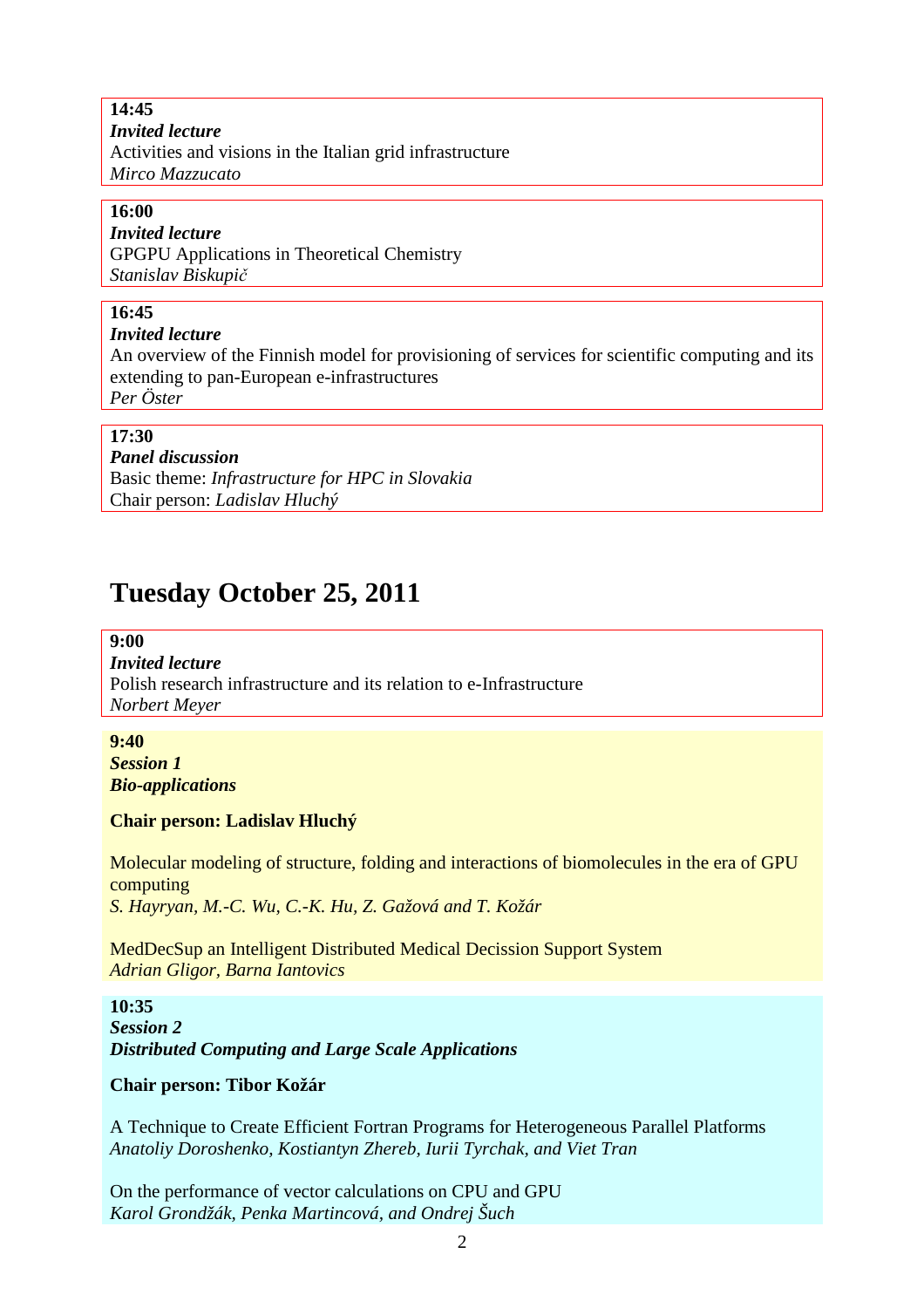Analyzing Performance of Parallel Algorithms for Linear System Equations *Peter Hanuliak and Martin Hudik* 

Remarks on GPU usage in cryptanalysis *Matúš Jókay, Milan Plančík, and Pavol Zajac* 

GPU accelerated parallel genetic algorithms *Andrej Kozák, Ivan Hujsi, and Jozef Rodina*

# **13:00**

*Invited lecture*  Intelligent Computations for Complex Problem Solving *Barna Iantovics*

# **13:40**

*Session 3 Business benefits and challenges of grid in Financial Markets*

# **Chair person: Barna Iantovics**

Identification of financial contagion outbreaks through distributed systems *Bradut Vasile Bolos and Adrian Gligor* 

Endogenous and Exogenous benefits of grid in Financial Markets *Calin-Adrian Comes*

Financial Analysis Computing Architecture in Distributed Environment *Marian Zvada, Marek Domiter, Vladimir Motoska, Lukas Slebodnik, and Tomas Kasanicky* 

Recent literature and directions in non-parametric methods for assessing bank performance through efficiency analysis of decision making units *Anca Munteanu* 

Implication of macroeconomic volatility in operating with real options theory *Daniel Stefan*

**15:35**  *Session 4 High Performance Distributed Computing and Large Scale Simulations*

# **Chair person: Ján Glasa**

Augmented reality application in parallel computing system *Branislav Sobota, František Hrozek, Martin Varga, Csaba Szabó, Štefan Korečko, and Peter Ivančák*

An agent-based security approach for Intrusion Detection Systems *Bogdan Crainicu, Barna Iantovics* 

Matrix Multiply on the 32/64-bit Computer Architecture for Simulation on the HPC *Igor Kvasnica, Peter Kvasnica*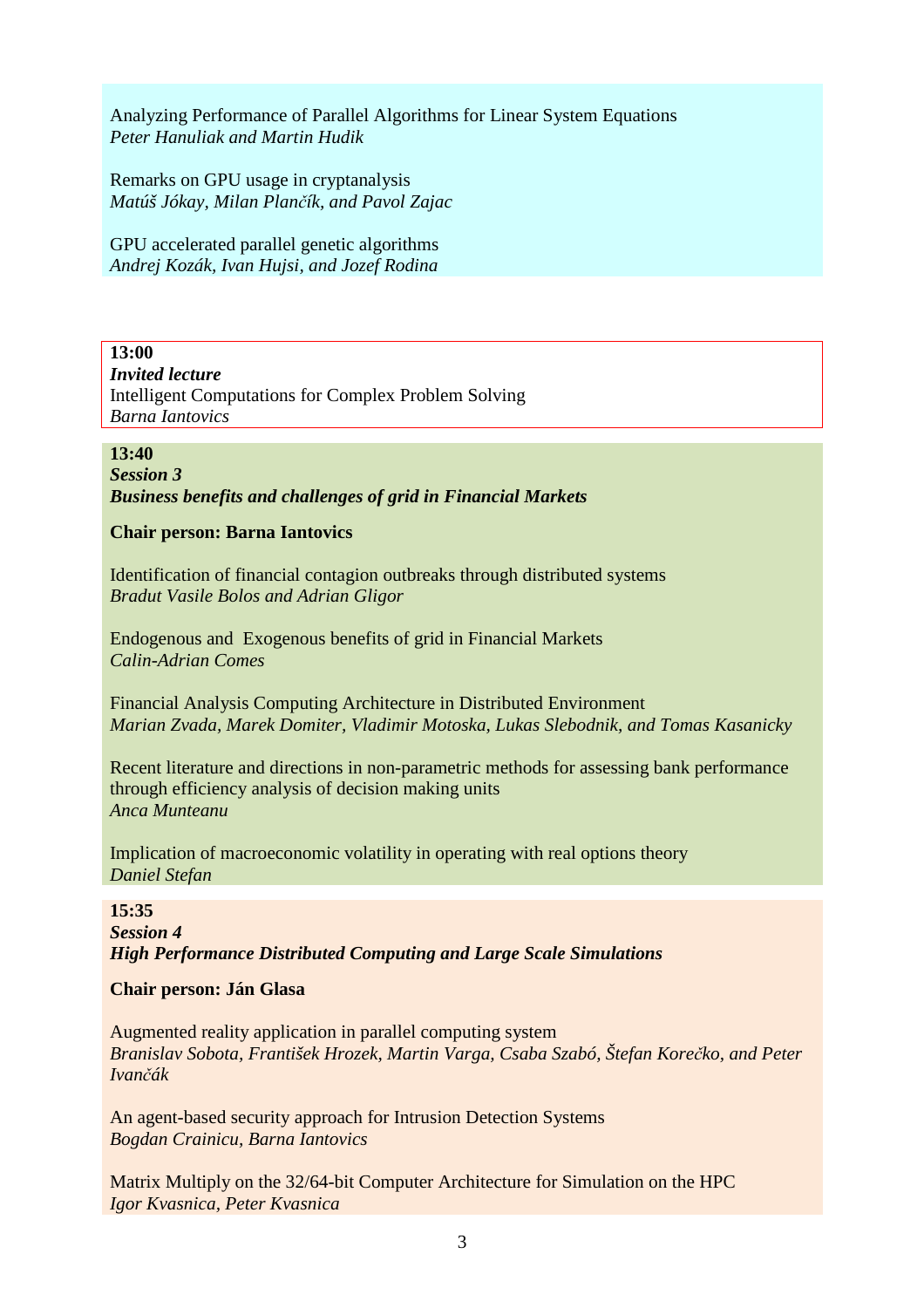Simulation of Uranus and Neptune formation using the new Asu-SAV computer cluster *Luboš Neslušan, Marian Jakubík* 

Acceleration coefficients impact of the Particle Swarm Optimization algorithm in solving of the scheduling problem using MATLAB Distributed Computing Server *Ján Zelenka*

**17:15**  *Session 5 Research Infrastructures* 

### **Chair person: Michal Laclavík**

Parallel Computing in EGI *Viera Sipkova, Miroslav Dobrucky, and Peter Slizik* 

Facility of VOCE for IDW Interpolation in GIS *Vladimír Siládi and Ladislav Huraj* 

A Genetic Algorithm for the Multiple Depot Periodic Vehicle Routing Problem *Peter Kurdel, Jolana Sebestyénová*

# **Wednesday October 26, 2011**

**9:00** 

*Special session Crisis 1 Crisis situations predictions and solutions*

**Chair person: Ladislav Halada** 

Computer Simulation of Forest Fires on Complex Terrain *Jan Glasa, Peter Weisenpacher, and Ladislav Halada* 

Techniques of Parallel Data Mining for Numerical Values Prediction *Peter Krammer and Ladislav Hluchy* 

Object-oriented approach for developing cloud abstraction layer *Binh Minh Nguyen, Viet Tran, Ladislav Hluchy* 

Optimalizácia výkonu klastra podľa aktuálnych potrieb gridu *Miroslav Dobrucký* 

**10:35**  *Special session Crisis 2 Crisis situations predictions and solutions*

**Chair person: Robert Andok** 

HMM speech synthesizer in Slovak *Sakhia Darjaa, Marian Trnka, Miloš Cerňak, Milan Rusko, and Róbert Sabo*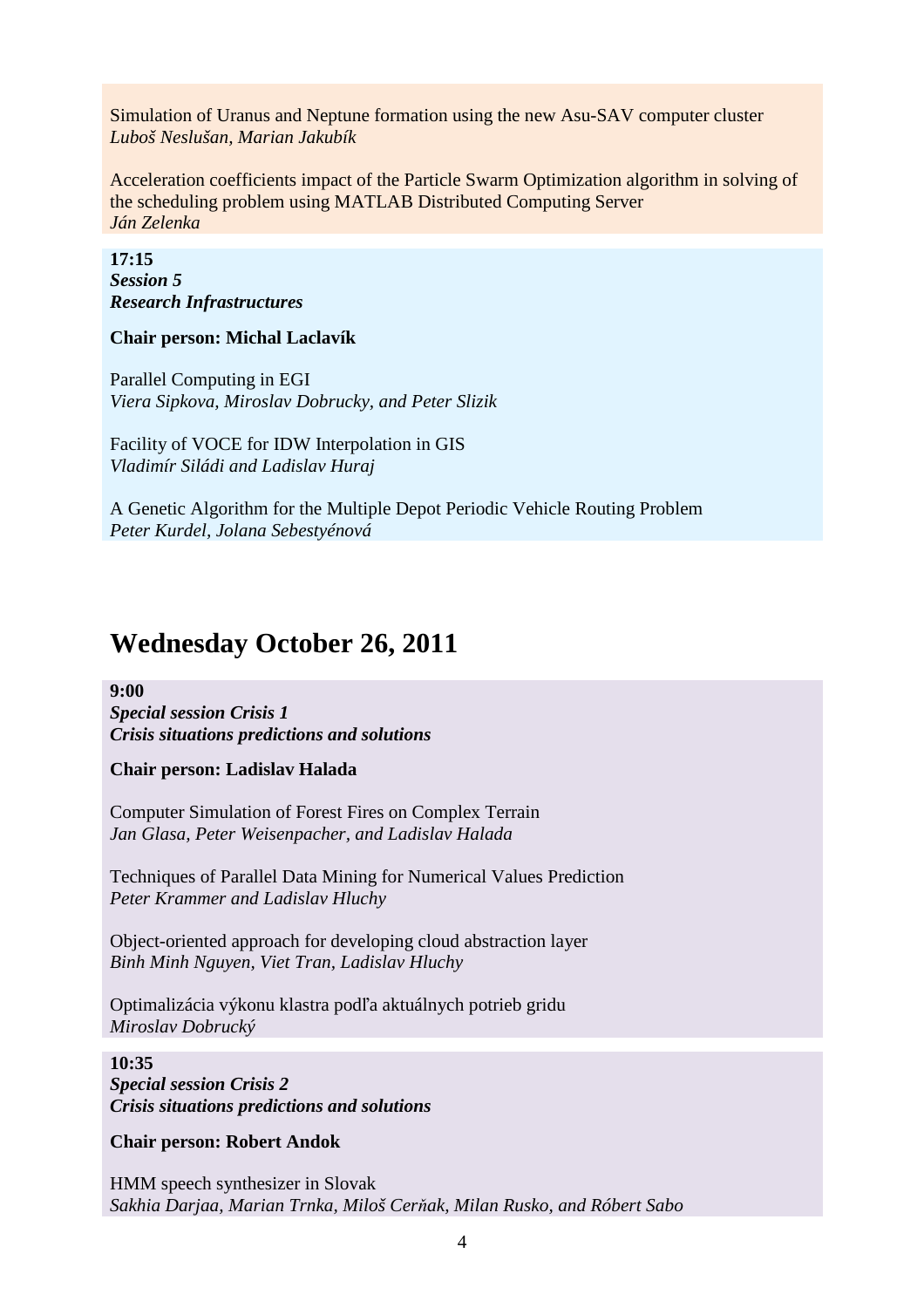Tool for Creating 3D Slovak Speech Visemes *Eva Pajorová* 

Voxel-based Rendering of E-Beam Lithography Processes *Peter Slížik, Robert Andok, Pavol Nemec, Anna Benčurová, Viera Jablonská, Adrian Ritomský, and Ladislav Hluchý* 

Computer fire simulations by FDS and the influence of a domain decomposition strategy to simulation outcome *P. Weisenpacher, L. Halada, J. Glasa* 

### **12:40**

*Tutorial on Cloud Computing Lecturer: Viet D. Tran* 

**13:55**  *Special session Recler 1 Querying large data sets using design patterns*

### **Chair person: Martin Šeleng**

Using secure agent infrastructure for management of network routers *Branislav Šimo, Zoltán Balogh, Emil Gatial, Ladislav Hluchý* 

Using High Performance Data Streaming for Integration and Mining of Environmental Data *Ondrej Habala* 

Using Parallelization for Simulations of Human Behaviour *Štefan Dlugolinský, Marcel Kvassay, Ladislav Hluchý, Michał Wrzeszcz, Dariusz Król, and Jacek Kitowski* 

Enron Emails as Graph Data Corpus for Large-scale Graph Querying Experimentation *Michal Laclavik, Martin Seleng, Marek Ciglan, and Ladislav Hluchy* 

### **15:15**

*Special session Recler 2 Querying large data sets using design patterns*

#### **Chair person: Zoltán Balogh**

Testovanie Štandardov prístupnosti aplikácií určených pre verejnú správu *Matej Lučenič, Peter Bílik, Michal Ohrablo, Martin Vozár, Eugen Jeckel* 

Testovanie použiteľnosti webových aplikácií *Matej Lučenič, Peter Bílik, Michal Ohrablo, Martin Vozár, Eugen Jeckel* 

Distributed crawling and semantic search in BBC news *Martin Šeleng, Štefan Dlugolinský*